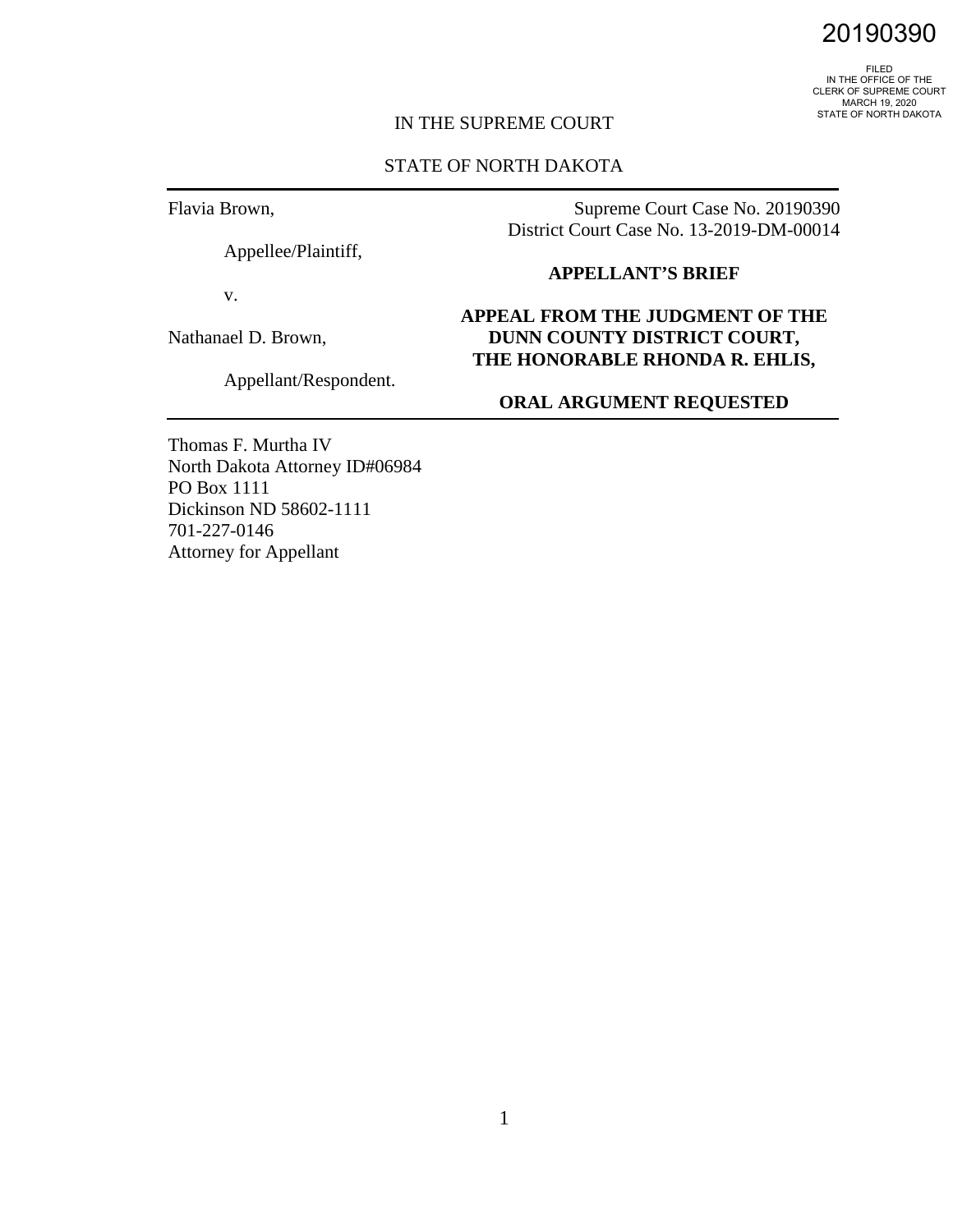# [¶1] TABLE OF CONTENTS

| By paragraph                                                                                                                                                                              |                                                                                                                                                                                                                                                                   |  |  |
|-------------------------------------------------------------------------------------------------------------------------------------------------------------------------------------------|-------------------------------------------------------------------------------------------------------------------------------------------------------------------------------------------------------------------------------------------------------------------|--|--|
|                                                                                                                                                                                           |                                                                                                                                                                                                                                                                   |  |  |
|                                                                                                                                                                                           |                                                                                                                                                                                                                                                                   |  |  |
|                                                                                                                                                                                           |                                                                                                                                                                                                                                                                   |  |  |
| I.                                                                                                                                                                                        | Did the District Court err in granting a domestic violence protection order<br>against Mr. Brown by denying him a full hearing and the right to be heard as<br>required by N.D.C.C. § 14-07.1-02?                                                                 |  |  |
| II.                                                                                                                                                                                       | II. Did the District Court err in its Domestic Violence Protection Order by<br>finding that there was probable cause to believe that Mr. Brown is likely to<br>use, display, or threaten to use a firearm or dangerous weapon in any further<br>acts of violence? |  |  |
|                                                                                                                                                                                           |                                                                                                                                                                                                                                                                   |  |  |
|                                                                                                                                                                                           |                                                                                                                                                                                                                                                                   |  |  |
|                                                                                                                                                                                           |                                                                                                                                                                                                                                                                   |  |  |
|                                                                                                                                                                                           |                                                                                                                                                                                                                                                                   |  |  |
| The District Court erred in granting a domestic violence protection order against<br>L.<br>Mr. Brown by denying him a full hearing and the right to be heard as required by               |                                                                                                                                                                                                                                                                   |  |  |
| The District Court erred in its Domestic Violence Protection Order by finding that<br>II.<br>there was probable cause to believe that Mr. Brown is likely to use, display, or threaten to |                                                                                                                                                                                                                                                                   |  |  |
|                                                                                                                                                                                           |                                                                                                                                                                                                                                                                   |  |  |
|                                                                                                                                                                                           |                                                                                                                                                                                                                                                                   |  |  |
|                                                                                                                                                                                           |                                                                                                                                                                                                                                                                   |  |  |
|                                                                                                                                                                                           |                                                                                                                                                                                                                                                                   |  |  |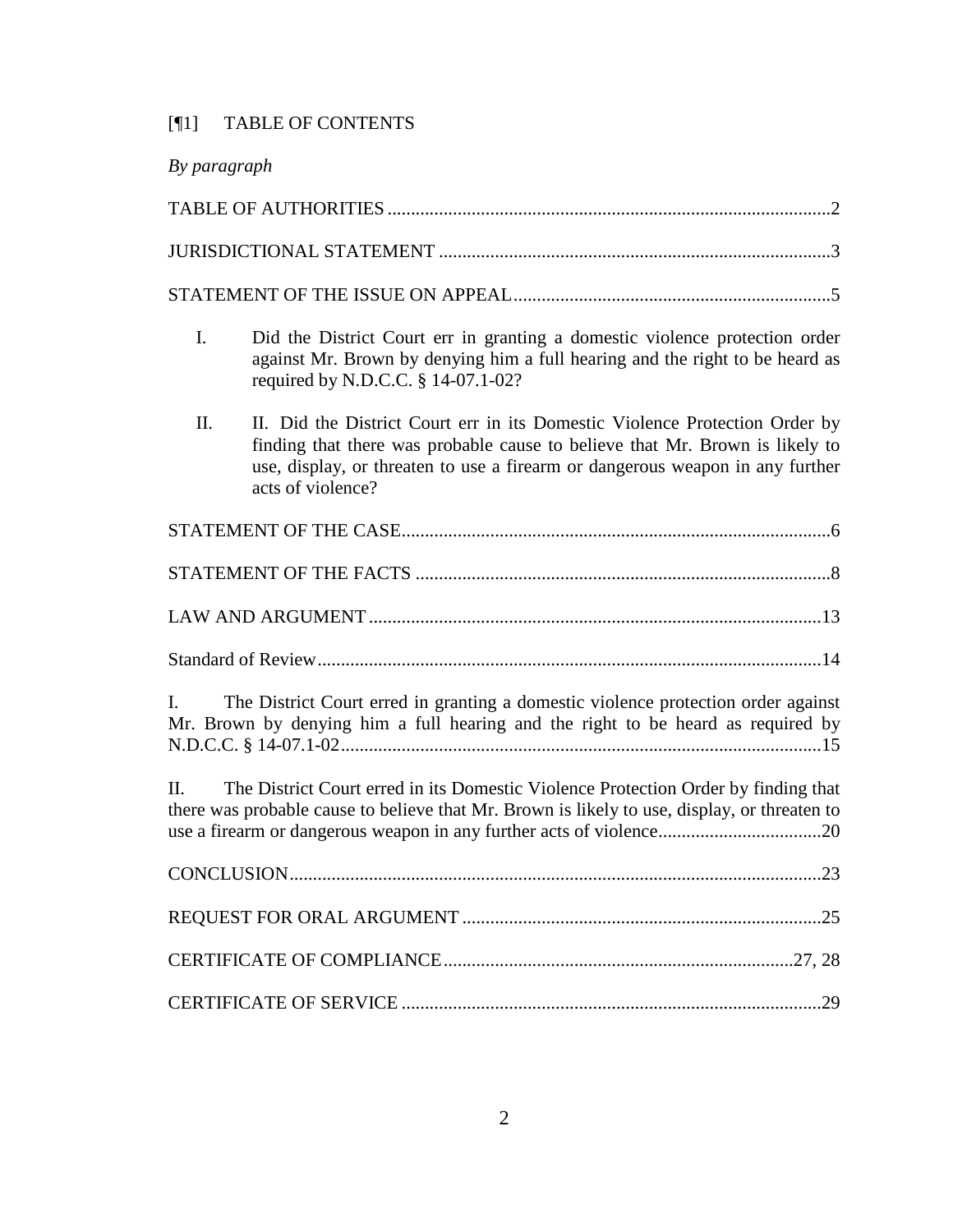# [¶2] TABLE OF AUTHORITIES

# NORTH DAKOTA

| Cusey v. Nagel,                  |  |  |
|----------------------------------|--|--|
| Ficklin v. Ficklin,              |  |  |
| Gullickson v. Kline,             |  |  |
| Lawrence v. Delkamp,             |  |  |
| Lovcik v. Ellingson,             |  |  |
| Skadberg v. Skadberg,            |  |  |
| In Wetzel v. Schlenvogt,         |  |  |
| Wolt v. Wolt,                    |  |  |
| <b>NORTH DAKOTA CONSTITUTION</b> |  |  |
|                                  |  |  |
|                                  |  |  |
| NORTH DAKOTA CENTURY CODE        |  |  |
| .16                              |  |  |
|                                  |  |  |
|                                  |  |  |
|                                  |  |  |
|                                  |  |  |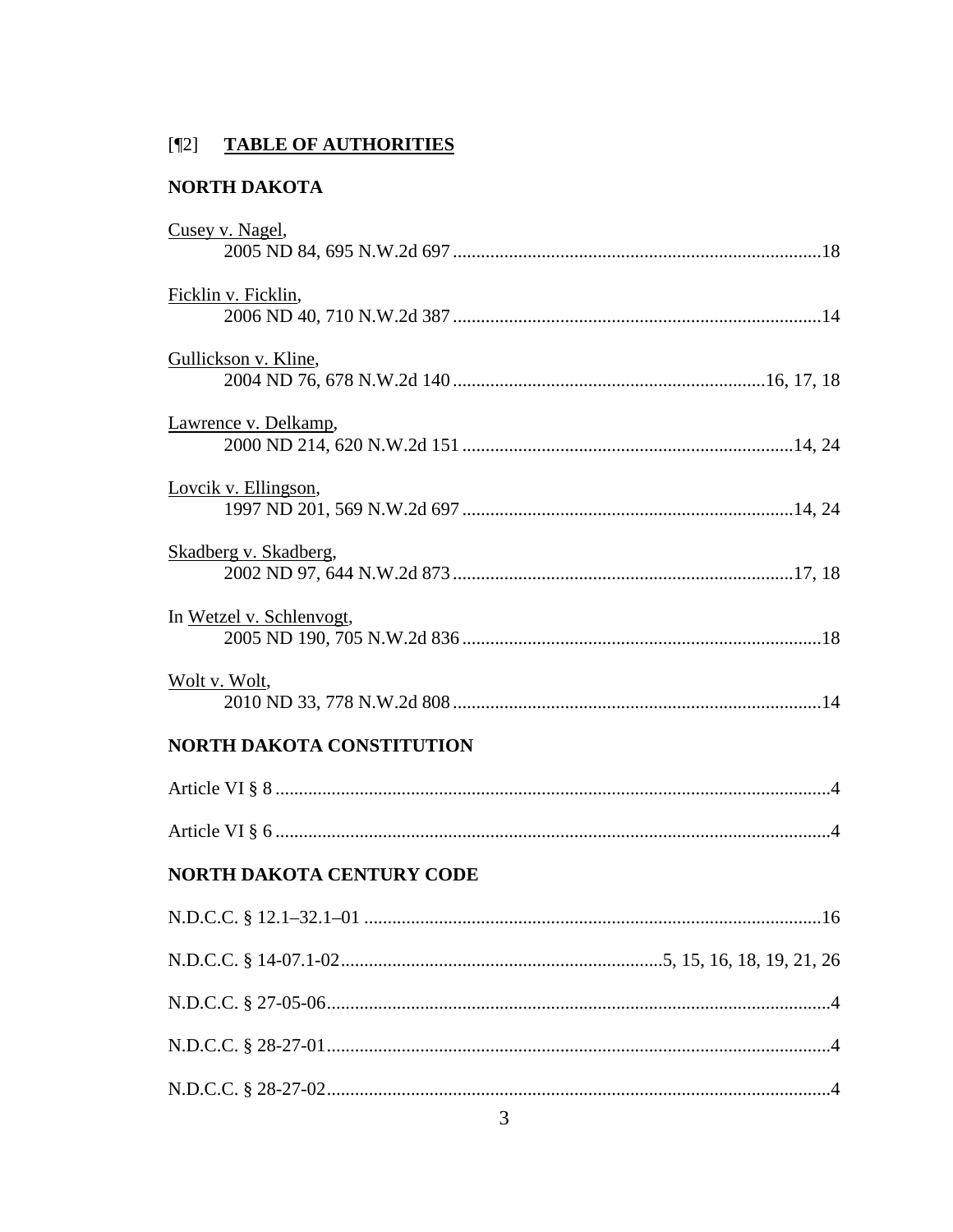# NORTH DAKOTA RULES OF APPELLATE PROCEDURE

| <b>NORTH DAKOTA RULES OF EVIDENCE</b> |  |  |  |
|---------------------------------------|--|--|--|
|                                       |  |  |  |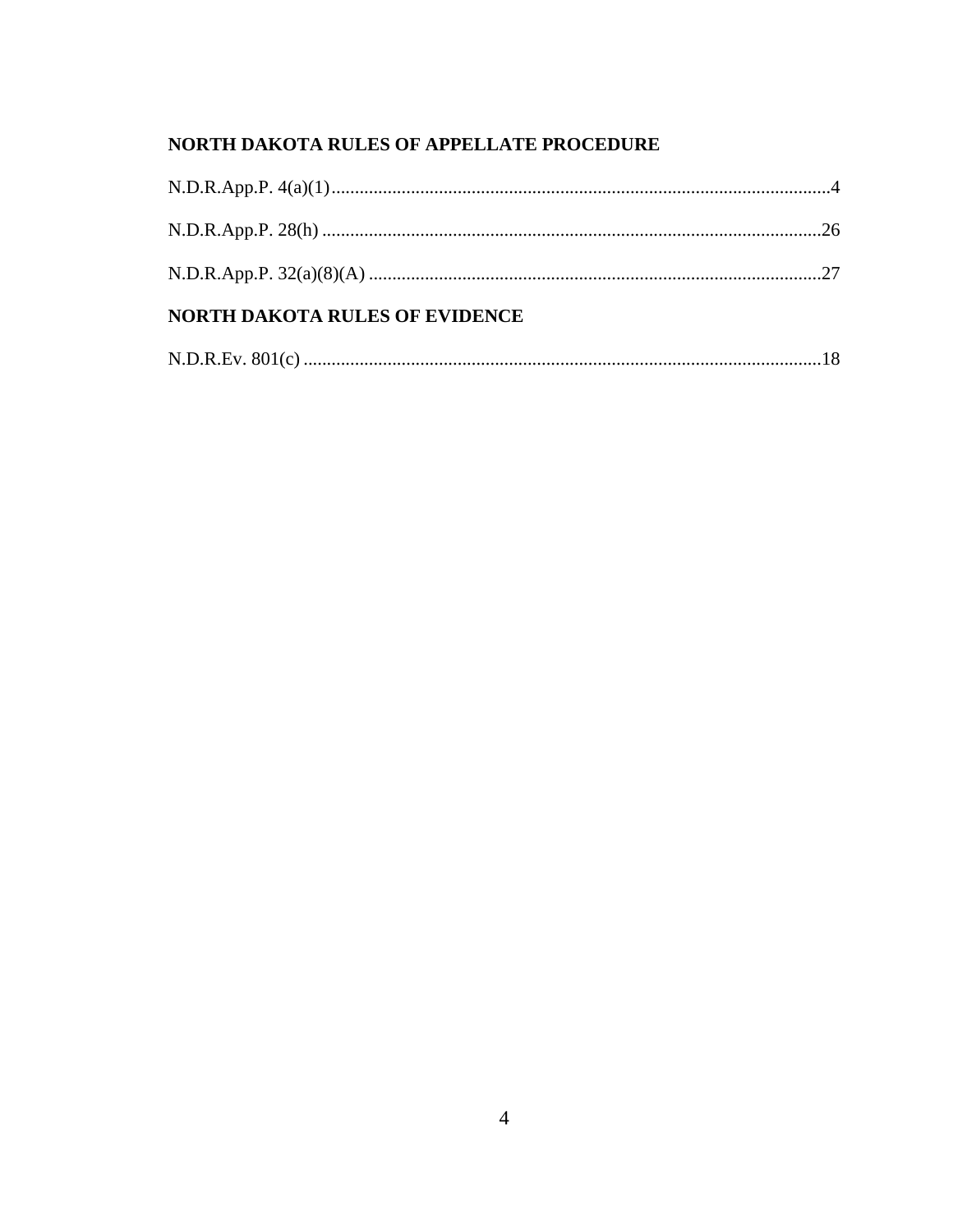#### [¶3] **JURISDICTIONAL STATEMENT**

[¶4] The district court had jurisdiction over this case pursuant to N.D. Const. art. VI § 8, N.D.C.C. § 27-05-06. This Court has jurisdiction over this appeal under N.D. Const. art. VI § 6, N.D.C.C. § 28-27-01 and N.D.C.C. § 28-27-02. This appeal is timely under N.D.R.App.P. 4(a)(1).

#### [¶5] **STATEMENT OF THE ISSUE ON APPEAL**

- III. Did the District Court err in granting a domestic violence protection order against Mr. Brown by denying him a full hearing and the right to be heard as required by N.D.C.C. § 14-07.1-02?
- IV. II. Did the District Court err in its Domestic Violence Protection Order by finding that there was probable cause to believe that Mr. Brown is likely to use, display, or threaten to use a firearm or dangerous weapon in any further acts of violence?

#### [¶6] **STATEMENT OF THE CASE**

[¶7] Appellant, Nathanael D. Brown, appeals to the Supreme Court of North Dakota from the Domestic Violence Protection Order with Addendum dated October 9, 2019.

### [¶8] **STATEMENT OF THE FACTS**

[¶9] Flavia Brown served Nathanael Brown with a Petition requesting a Domestic Violence Protection Order (Index #1), a Temporary Protection Order (Index #5), and Order for Hearing Procedure (Index #6) on September 29, 2019. Index #8.

[¶10] The Petition for a Domestic Violence Restraining Order makes no reference to firearms. Index #1.

[¶11] On October 8, 2019 counsel for Petitioner filed a notice of appearance and request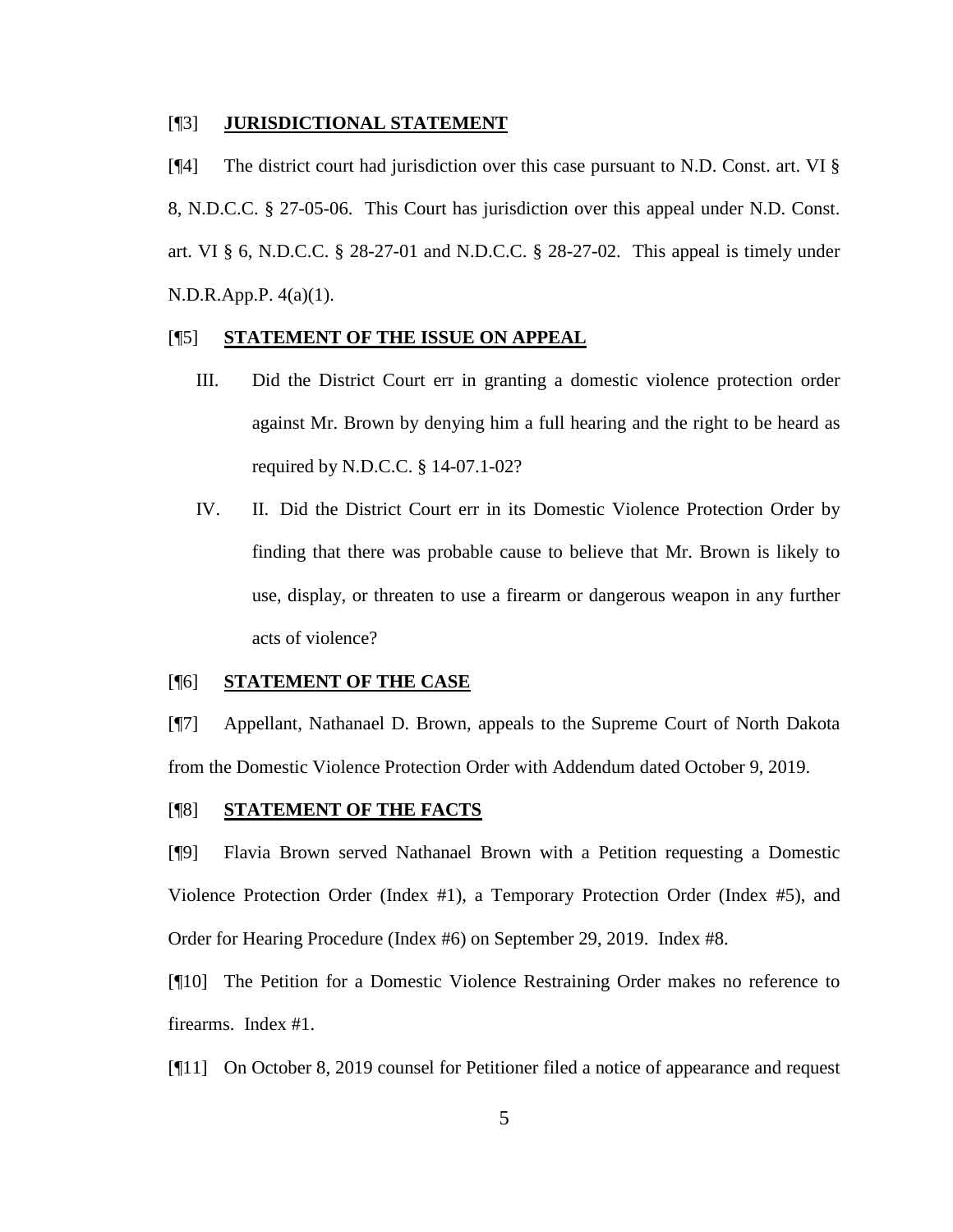to continue the hearing. Index #12 and #13.

[¶12] On October 9, 2019 the District Court held a hearing and denied Mr. Brown's request to continue the hearing because the request was untimely (Transcript page 3, line 18-20 (T 3:18-20)), denied Mr. Brown's request for a full hearing because the request was untimely (T 4:7-25; 5:5-7), and did not permit Mr. Brown or his counsel to present argument or cross examine any evidence. T 6:16-17. The District Court stated at the hearing that "the statute does not require a full hearing. The statue requires you - the ability to request an evidentiary hearing." T 6:4-6.

#### [¶13] **LAW AND ARGUMENT**

#### [¶14] **Standard of Review**

A finding of fact is clearly erroneous if it is induced by an erroneous view of the law, if no evidence supports it, or if, on the entire record, we are left with a definite and firm conviction a mistake has been made. Lovcik v. Ellingson, 1997 ND 201, ¶ 10, 569 N.W.2d 697. Whether the district court has misinterpreted the domestic violence statute is a question of law, fully reviewable on appeal. Ficklin, at ¶ 11; Lawrence v. Delkamp, 2000 ND 214, ¶ 7, 620 N.W.2d 151.

Wolt v. Wolt, 2010 ND 33, ¶ 17, 778 N.W.2d 802, 808–09.

[¶15] **I. The District Court erred in granting a domestic violence protection order against Mr. Brown by denying him a full hearing and the right to be heard as required by N.D.C.C. § 14-07.1-02.**

[¶16] Before a District Court may issue a domestic violence protection order N.D.C.C. § 14-07.1-02(4) requires in relevant part that "[u]pon a showing of actual or imminent domestic violence, the court may enter a protection order after due notice and full hearing." Mr. Brown argues that he was not provided a full hearing and therefore it was an abuse of discretion and a violation of Mr. Brown's due process for the District Court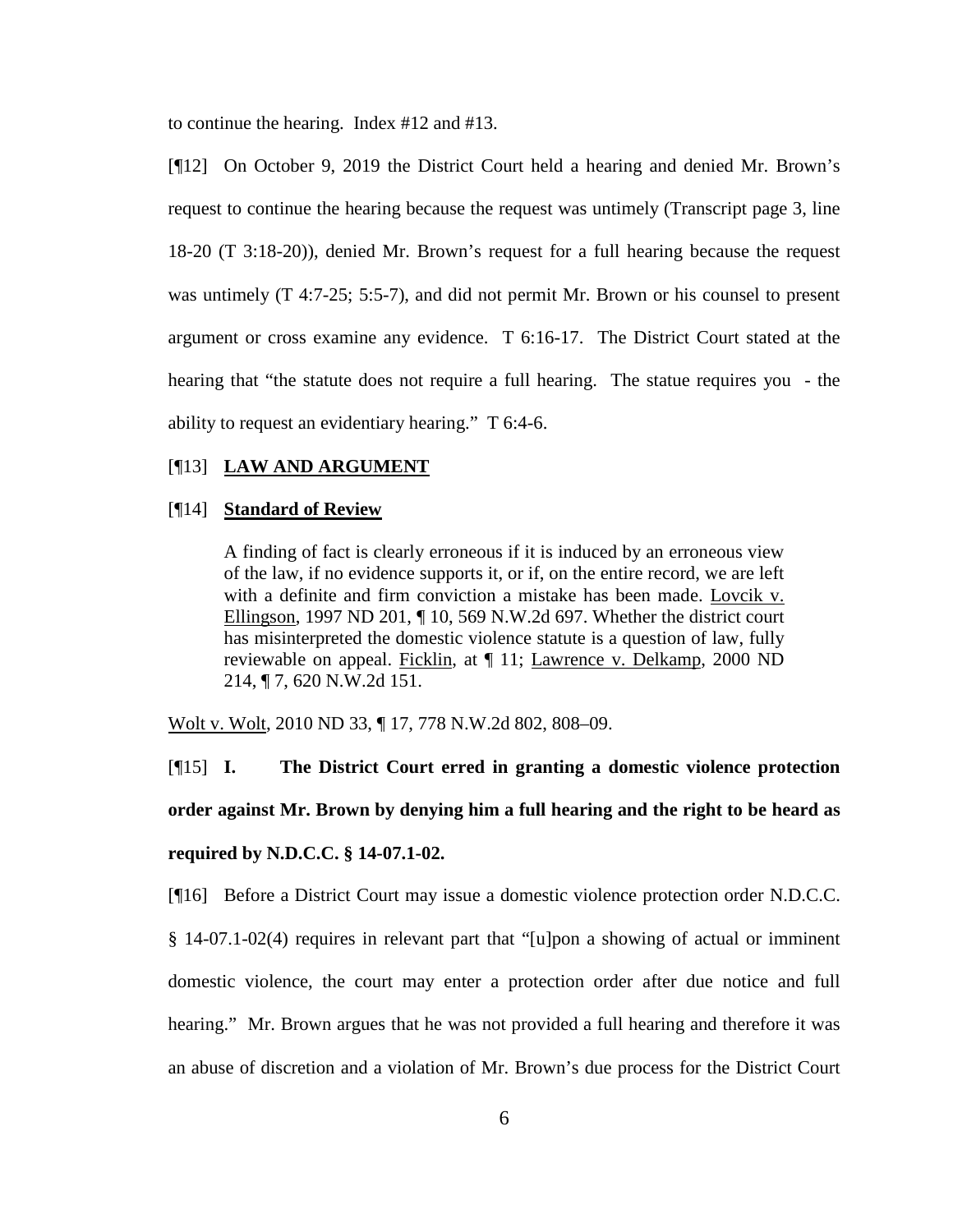to issue a domestic violence protection order against him. Compare Gullickson v. Kline, 2004 ND 76, ¶ 8, 678 N.W.2d 138, 140 ("The order typically restricts the respondent's right to be in certain places and subjects the respondent to criminal penalties and arrest without a warrant. See N.D.C.C.  $\S$  12.1–32.1–01(7), (8). . . . Clearly these interests create a due process right to a full and fair hearing before issuance of a disorderly conduct restraining order beyond the fourteen-day temporary order.").

[¶17] By way of comparison to the requirements for a full hearing in a disorderly conduct protection order proceeding Mr. Brown points out that the North Dakota Supreme court in Gullickson explained that the

[t]he statute gives the respondent the right to a "full hearing," not merely one based upon the affidavits alone. We recognize that in Skadberg we allowed a procedure which was short of a full-blown trial. In Skadberg*,* both parties had presented affidavits, and the respondent was given a full opportunity to cross-examine the petitioner. When asked if he had anything further to present, the respondent indicated he did not. Nor did the respondent at any time during the hearing object to the procedure employed at the hearing. We concluded that the respondent had received a "full hearing" under the statute. Skadberg*,* 2002 ND 97, ¶ 14, 644 N.W.2d 873.

Gullickson, at ¶ 11. Because the District Court ordered a hearing procedure on affidavits

alone and did not allow Mr. Brown to present any evidence or cross examine any

witnesses Mr. Brown was not provided a full hearing.

[¶18] In Wetzel v. Schlenvogt, 2005 ND 190, ¶ 23, 705 N.W.2d 836, 843–44 the North

Dakota Supreme Court

stated that the "full hearing" that must accompany a disorderly conduct restraining order is a " 'special summary proceeding,' intended to 'quickly and effectively combat volatile situations before any tragic escalation.' " Gullickson*,* 2004 ND 76, ¶ 8, 678 N.W.2d 138 (quoting Skadberg*,* 2002 ND 97, ¶ 13, 644 N.W.2d 873). This Court also noted, because of the restraint and stigma that a restraining order places on the respondent, due process requirements must be met. Id. The petitioner must prove his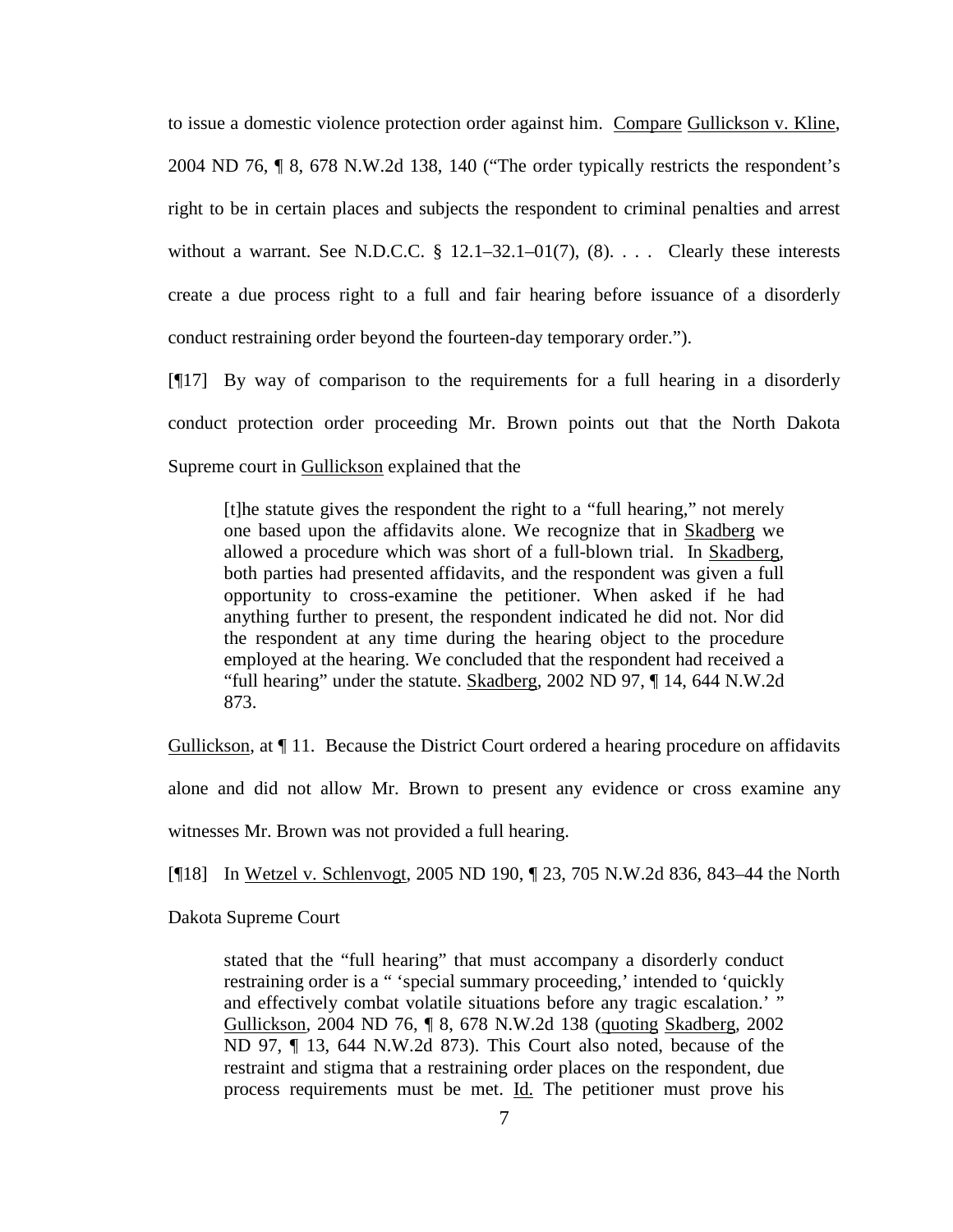petition through testimony, rather than by affidavits alone, with an opportunity for cross-examination. Cusey v. Nagel*,* 2005 ND 84, ¶ 15, 695 N.W.2d 697. Furthermore, petitions and affidavits themselves are inadmissible hearsay under N.D.R.Ev. 801(c). Id.

Mr. Brown was given no opportunity at the hearing to do anything but listen. The district court denied Mr. Brown due process and a full hearing pursuant to N.D.C.C. § 14-07.1- 02.

[¶19] The District Court explained its reasons for denying Mr. Brown a full hearing by stating that Mr. Brown failed to timely request an evidentiary hearing, however, there is no requirement in N.D.C.C. § 14-07.1-02 that a respondent has to request an evidentiary hearing nor is there any reference in the Order for Hearing Procedure that a respondent can request an evidentiary hearing or that there is a specific deadline to do so. The District Court's explanation is not a valid reason to deny Mr. Brown due process and was an abuse of discretion.

[¶20] **II. The District Court erred in its Domestic Violence Protection Order by finding that there was probable cause to believe that Mr. Brown is likely to use, display, or threaten to use a firearm or dangerous weapon in any further acts of violence.** 

 $[121]$  Pursuant to N.D.C.C. § 14-07.1-02(4)(g) before the District Court can require a respondent in a Domestic Violence Protection Order to surrender for safekeeping any firearm the District Court must first find probable cause probable cause to believe that the respondent is likely to use, display, or threaten to use the firearm or other dangerous weapon in any further acts of violence.

[¶22] The District Court in its Domestic Violence Protection Order against Mr. Brown made only a conclusory finding without explanation that there was probable cause to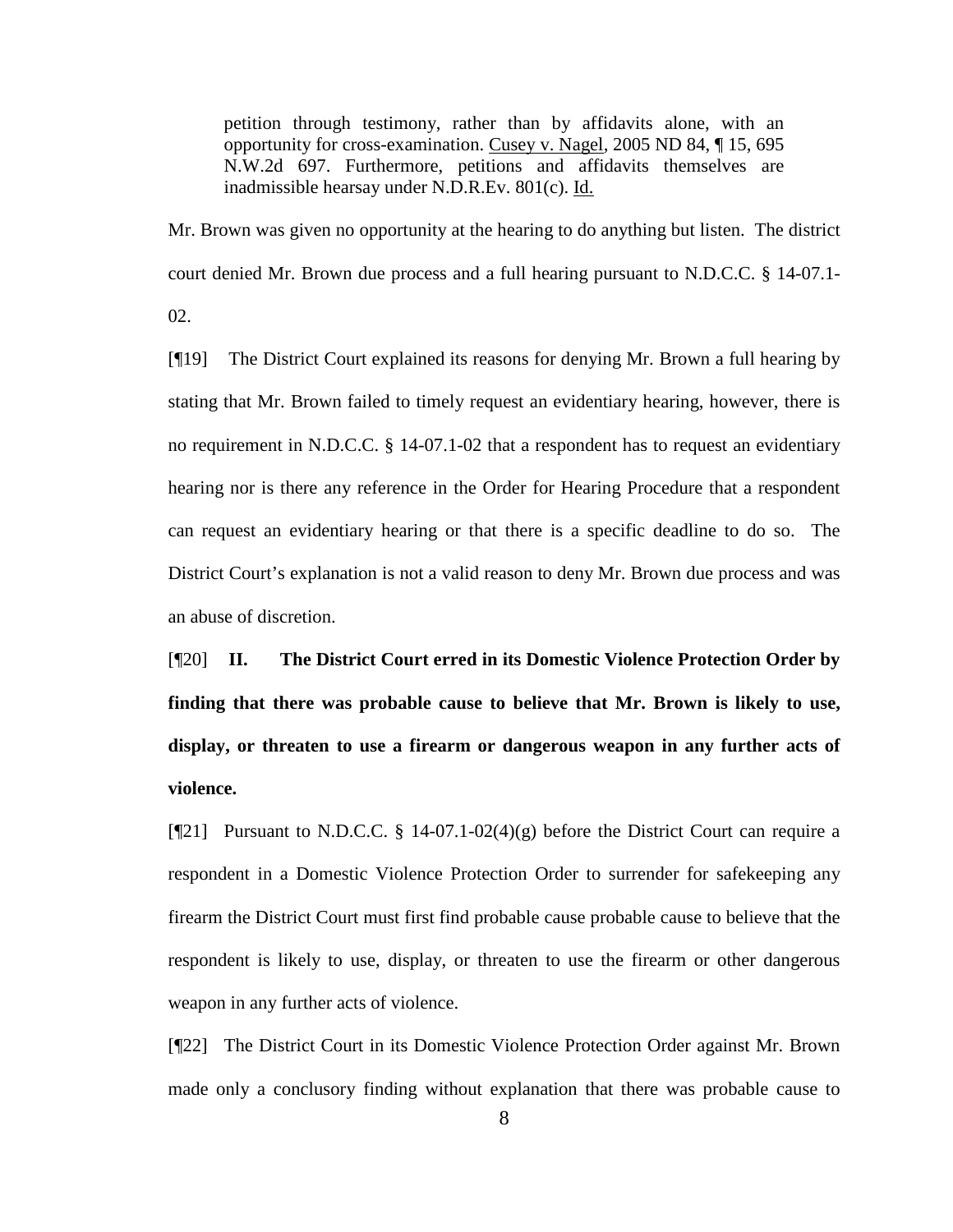believe that Mr. Brown is likely to use, display, or threaten to use a firearm or dangerous weapon in any further acts of violence, however, there was no evidence presented at the hearing to support that finding. Therefore the finding of probable cause by the District Court in Mr. Brown's case was not supported by the evidence presented at the hearing and was an abuse of discretion.

### [¶23] **CONCLUSION**

[¶24] As Mr. Brown has explained the District Court misinterpreted the domestic violence statute and that interpretation is a question of law, fully reviewable on appeal. Lawrence at  $\P$  7. A finding of fact is clearly erroneous if it is induced by an erroneous view of the law, if no evidence supports it, or if, on the entire record, the reviewing court is left with a definite and firm conviction a mistake has been made. Lovcik at  $\P$  10. Based on the forgoing arguments and law Mr. Brown respectfully requests that the District Court's Order for a Domestic Violence Protection Order be reversed.

#### [¶25] **REQUEST FOR ORAL ARGUMENT**

[¶26] Mr. Brown respectfully requests that the North Dakota Supreme Court schedule oral argument for this case as permitted pursuant to N.D.R.App.P. 28(h). This matter involves the statutory interpretation of N.D.C.C. § 14-07.1-02 and what it means to have a full hearing. Oral argument would be helpful to the Court and allow the parties to answer any questions the Justices may have concerning the issues presented in this appeal.

Dated: March 18, 2020  $\frac{\sqrt{s}}{\text{Thomas F. Murtha IV}}$ Thomas F. Murtha IV (06984) PO Box 1111 Dickinson ND 58602 701-227-0146 murthalawoffice@gmail.com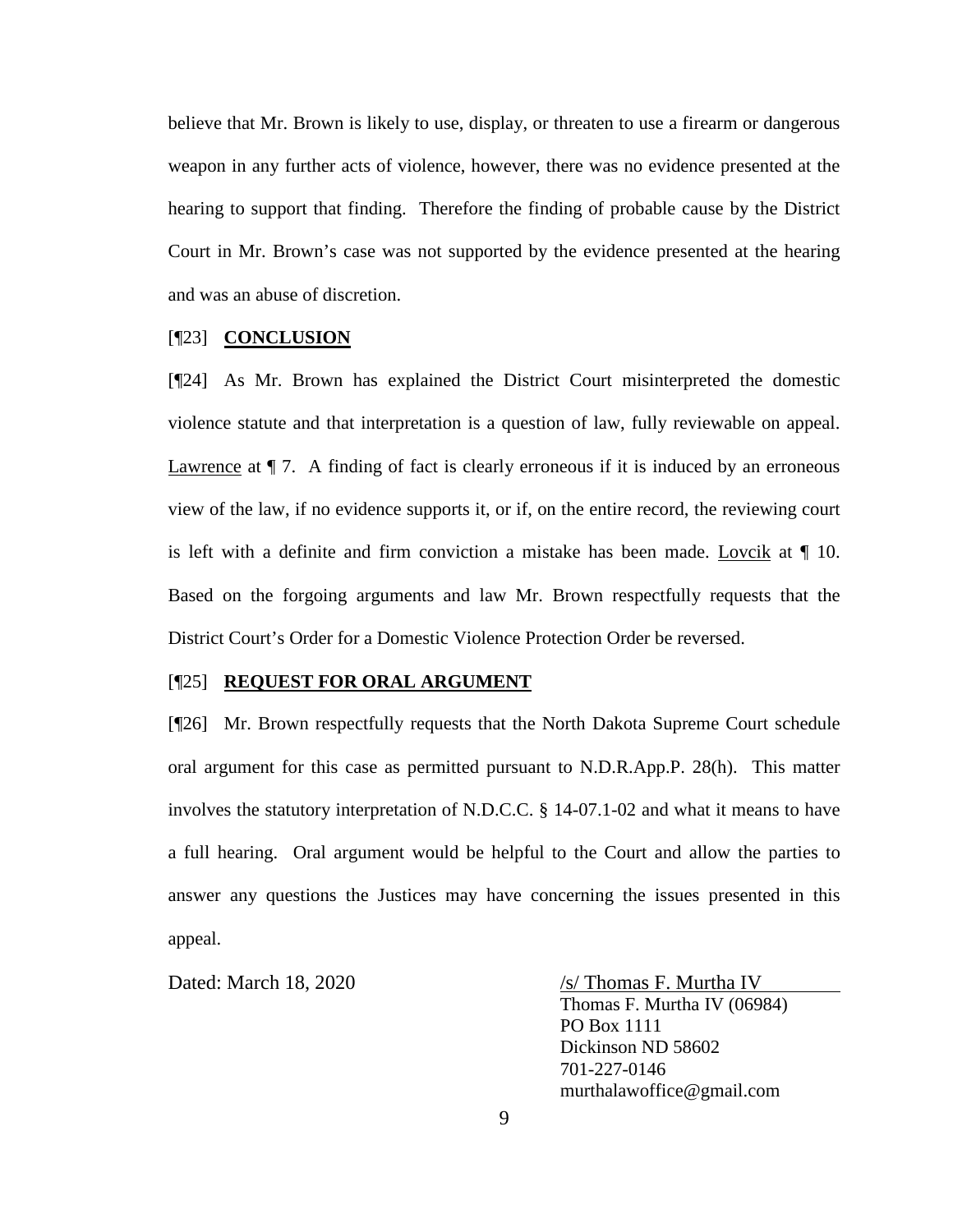Attorney for Appellant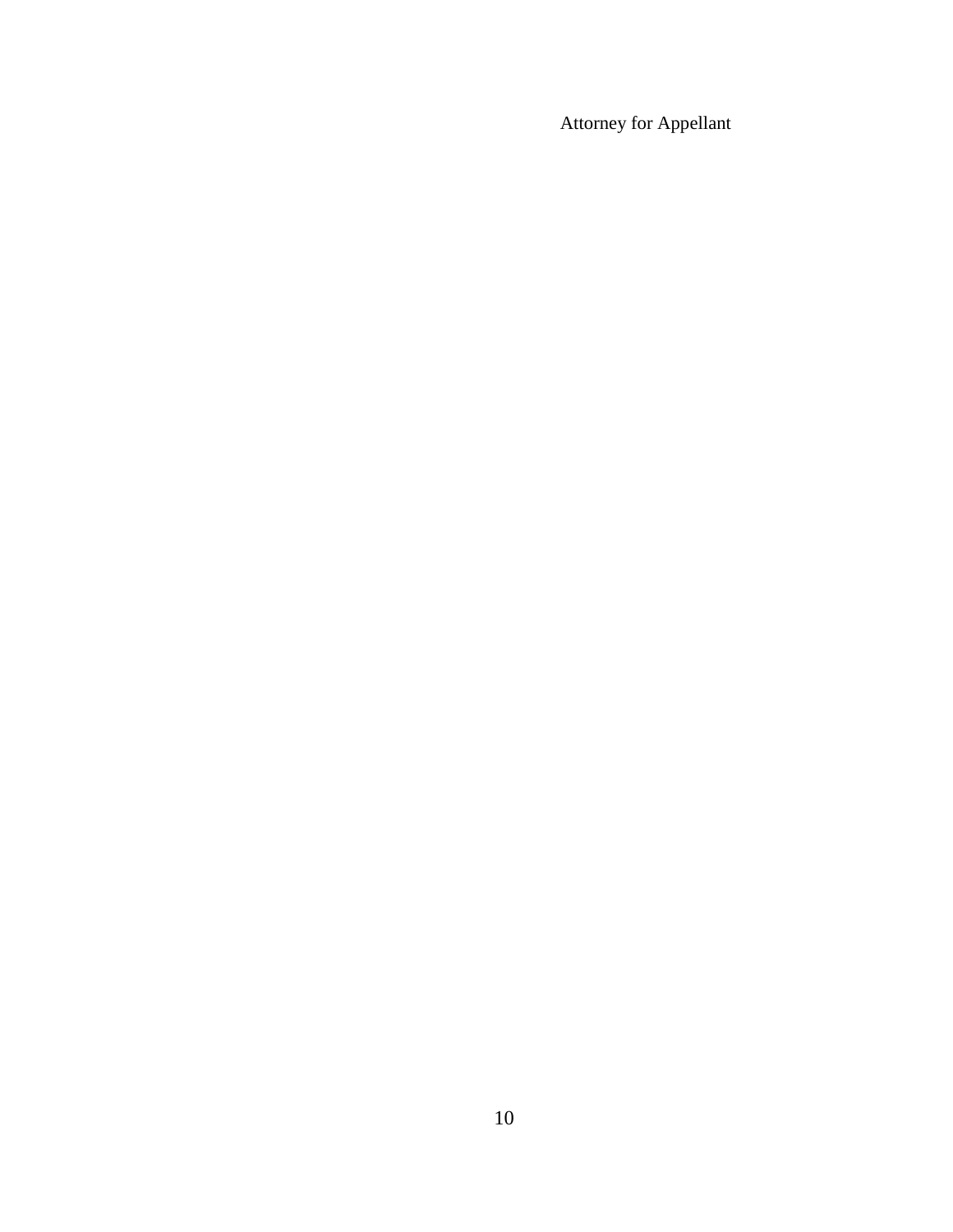#### IN THE SUPREME COURT

## STATE OF NORTH DAKOTA

Flavia Brown,

Appellee/Plaintiff,

v.

Supreme Court Case No. 20190390 District Court Case No. 13-2019-DM-00014

### **CERTIFICATE OF COMPLIANCE**

Nathanael D. Brown,

Appellant/Respondent.

[¶27] The undersigned certifies that pursuant to N.D.R.App.P. 32(a)(8)(A), that the Brief of Appellant contains 10 pages.

[¶28] This brief has been prepared in a proportionally spaced typeface (Times New Roman 12 point font) using the software program Microsoft Office Word.

Dated: March 18, 2020 /s/ Thomas F. Murtha IV

Thomas F. Murtha IV (06984) PO Box 1111 Dickinson ND 58602 701-227-0146 murthalawoffice@gmail.com Attorney for Appellant